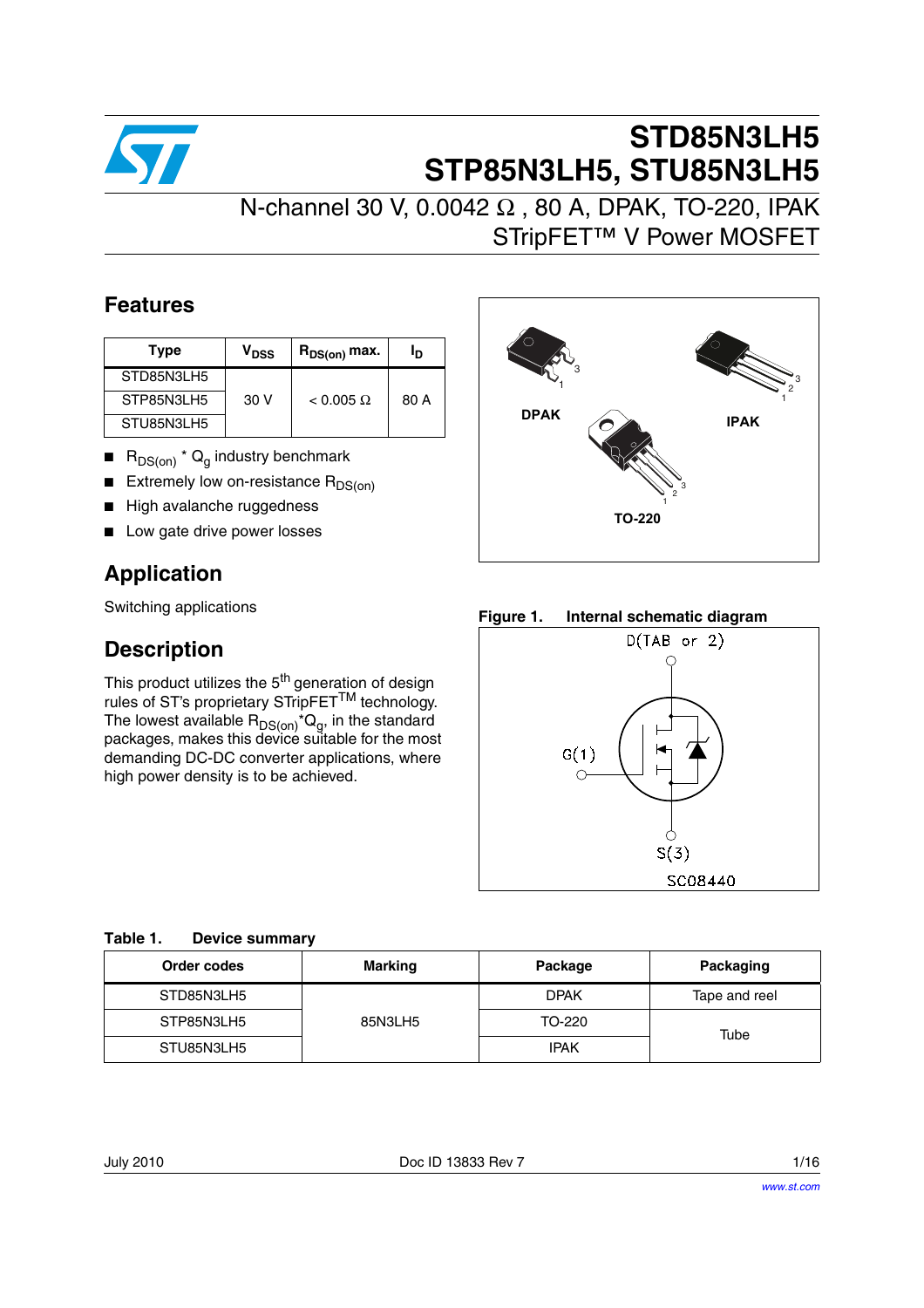# **Contents**

| 1              |                                                                                          |  |
|----------------|------------------------------------------------------------------------------------------|--|
| $2^{\circ}$    |                                                                                          |  |
|                | 2.1 Electrical characteristics (curves) (example 2.1 Electrical characteristics (curves) |  |
| $\mathbf{3}$   |                                                                                          |  |
| $\overline{4}$ |                                                                                          |  |
| 5              |                                                                                          |  |
| 6              |                                                                                          |  |

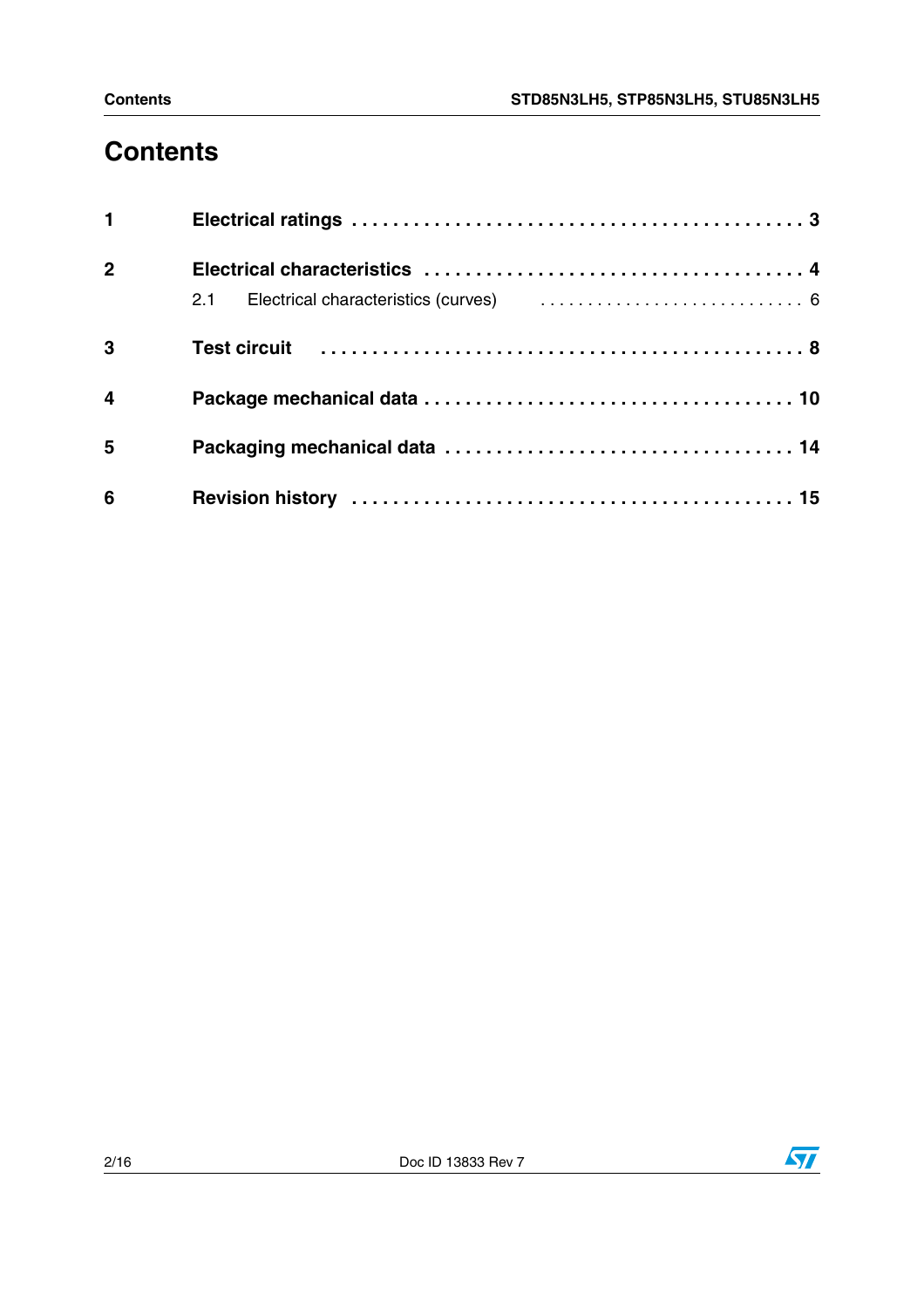## <span id="page-2-0"></span>**1 Electrical ratings**

<span id="page-2-1"></span>

| Table 2. | Absolute maximum ratings |  |
|----------|--------------------------|--|
|          |                          |  |

| Symbol                  | <b>Parameter</b>                                          | Value        | Unit               |
|-------------------------|-----------------------------------------------------------|--------------|--------------------|
| $V_{DS}$                | Drain-source voltage ( $V_{GS} = 0$ )                     | 30           | $\vee$             |
| $V_{DS}$                | Drain-source voltage ( $V_{GS} = 0$ ) @ T <sub>JMAX</sub> | 35           | v                  |
| $V_{GS}$                | Gate-source voltage                                       | ± 22         | v                  |
| $I_D^{(1)}$             | Drain current (continuous) at $T_C = 25$ °C               | 80           | A                  |
| I <sub>D</sub>          | Drain current (continuous) at $T_C = 100 °C$              | 55           | A                  |
| $I_{DM}$ <sup>(2)</sup> | Drain current (pulsed)                                    | 320          | A                  |
| $P_{TOT}$               | Total dissipation at $T_C = 25 °C$                        | 70           | w                  |
|                         | Derating factor                                           | 0.47         | $W$ <sup>o</sup> C |
| $E_{AS}$ <sup>(3)</sup> | Single pulse avalanche energy                             | 165          | mJ                 |
| ${\sf T}_{\sf stg}$     | Storage temperature                                       | $-55$ to 175 | °C                 |
| $T_i$                   | Max. operating junction temperature                       | 175          | $^{\circ}C$        |

1. Limited by wire bonding

2. Pulse width limited by safe operating area

3. Starting Tj =  $25^{\circ}$ C, I<sub>D</sub> = 40 A, V<sub>DD</sub> = 25 V

<span id="page-2-2"></span>

| <b>Thermal resistance</b><br>Table 3. |
|---------------------------------------|
|---------------------------------------|

| Symbol                  | <b>Parameter</b>                                  | Value  |             |             | Unit          |  |
|-------------------------|---------------------------------------------------|--------|-------------|-------------|---------------|--|
|                         |                                                   | TO-220 | <b>DPAK</b> | <b>IPAK</b> |               |  |
| $R_{\mathsf{thj-case}}$ | Thermal resistance junction-case max              |        | 2.14        |             | $\degree$ C/W |  |
| $R_{\text{thj-amb}}$    | Thermal resistance junction-amb max               | 62.5   |             | 100         | $\degree$ C/W |  |
| $R_{\text{thj-pcb}}$    | Thermal resistance junction-pcb max               |        | 100         |             | $\degree$ C/W |  |
| Tı.                     | Maximum lead temperature for<br>soldering purpose | 275    |             | °C          |               |  |

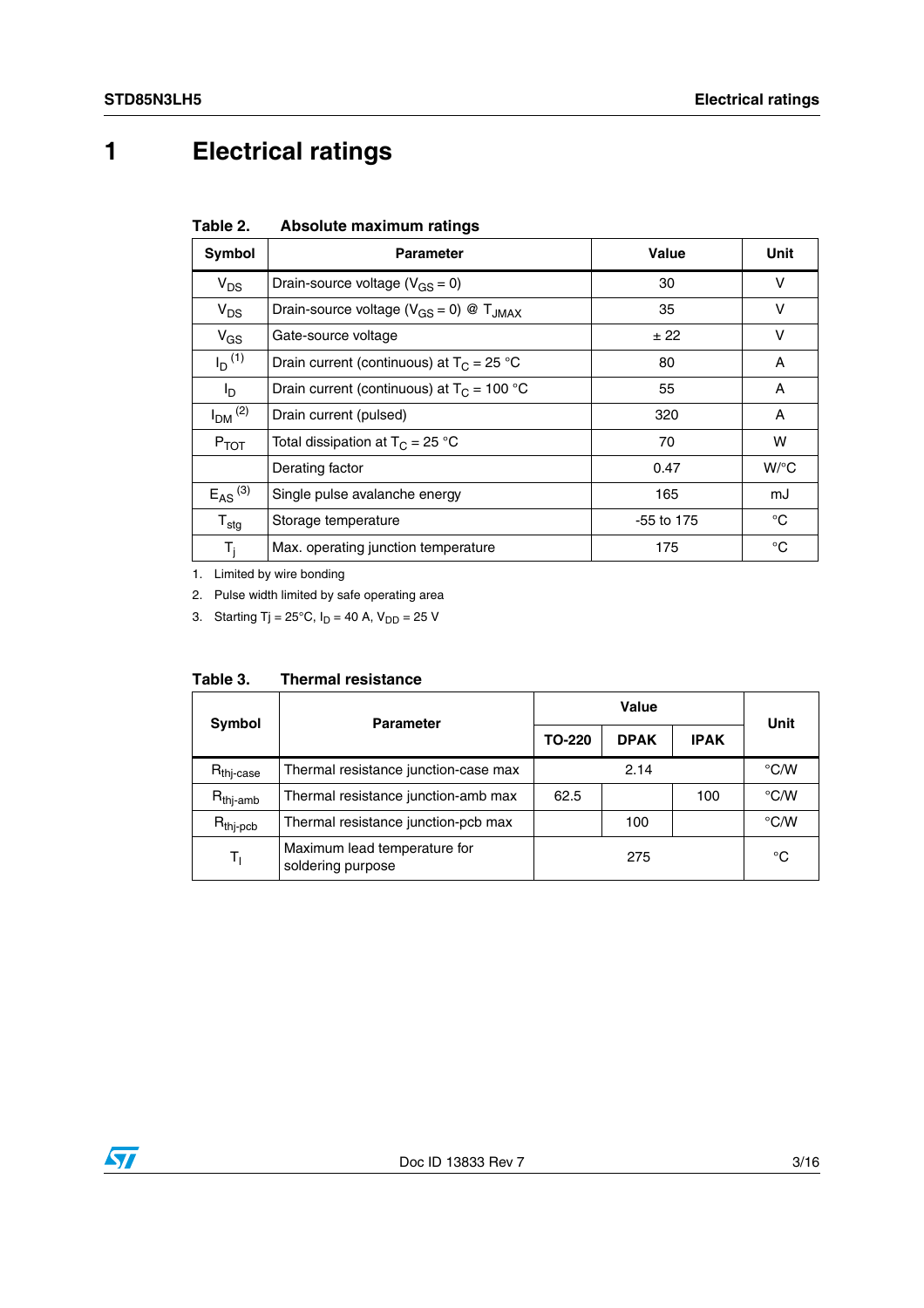## <span id="page-3-0"></span>**2 Electrical characteristics**

 $(T_{\text{CASE}} = 25 \text{ °C}$  unless otherwise specified)

| Symbol        | <b>Parameter</b>                                    | <b>Test conditions</b>                              | Min. | Typ.   | Max.    | Unit     |
|---------------|-----------------------------------------------------|-----------------------------------------------------|------|--------|---------|----------|
| $V_{(BR)DSS}$ | Drain-source breakdown<br>Voltage                   | $I_D = 250 \mu A$ , $V_{GS} = 0$                    | 30   |        |         | v        |
| $I_{DSS}$     | Zero gate voltage drain<br>current ( $V_{GS} = 0$ ) | $V_{DS}$ = 30 V<br>$V_{DS}$ = 30 V, Tc = 125 °C     |      |        | 1<br>10 | μA<br>μA |
| <b>I</b> GSS  | Gate body leakage current<br>$(V_{DS} = 0)$         | $V_{GS} = \pm 22 V$                                 |      |        | ±100    | nA       |
| $V_{GS(th)}$  | Gate threshold voltage                              | $V_{DS} = V_{GS}$ , $I_D = 250 \mu A$               | 1    | 1.8    | 2.5     | v        |
|               |                                                     | $V_{GS}$ = 10 V, $I_D$ = 40 A<br><b>SMD</b> version |      | 0.042  | 0.005   | Ω        |
|               | Static drain-source on                              | $V_{GS}$ = 10 V, $I_D$ = 40 A                       |      | 0.0046 | 0.0054  | Ω        |
| $R_{DS(on)}$  | resistance                                          | $V_{GS}$ = 5 V, $I_D$ = 40 A<br><b>SMD</b> version  |      | 0.0052 | 0.0065  | Ω        |
|               |                                                     | $V_{GS}$ = 5 V, $I_D$ = 40 A                        |      | 0.0058 | 0.0071  | Ω        |

#### <span id="page-3-1"></span>**Table 4. Static**

| Table 5. | <b>Dynamic</b> |
|----------|----------------|
|----------|----------------|

| Symbol                                                 | <b>Parameter</b>                                                                | <b>Test conditions</b>                                                           | Min. | Typ.              | Max. | <b>Unit</b>    |
|--------------------------------------------------------|---------------------------------------------------------------------------------|----------------------------------------------------------------------------------|------|-------------------|------|----------------|
| $C_{\text{iss}}$<br>$C_{\rm{oss}}$<br>C <sub>rss</sub> | Input capacitance<br>Output capacitance<br>Reverse transfer<br>capacitance      | $V_{DS}$ = 25 V, f=1 MHz,<br>$V_{GS} = 0$                                        |      | 1850<br>380<br>58 |      | рF<br>pF<br>pF |
| $Q_g$<br>$Q_{gs}$<br>$Q_{gd}$                          | Total gate charge<br>Gate-source charge<br>Gate-drain charge                    | $V_{DD}$ = 15 V, $I_D$ = 80 A<br>$V_{GS} = 5 V$<br>Figure 16                     |      | 14<br>6.8<br>4.7  |      | nC<br>пC<br>nС |
| $Q_{gs1}$<br>$Q_{gs2}$                                 | Pre $V_{th}$ gate-to-source<br>charge<br>Post $V_{th}$ gate-to-source<br>charge | $V_{DD}$ = 15 V, $I_D$ = 80 A<br>$V_{GS} = 5 V$<br>Figure 16                     |      | 2.3<br>4.5        |      | пC<br>nC       |
| $R_G$                                                  | Gate input resistance                                                           | $f = 1$ MHz gate bias<br>$Bias = 0$ test signal<br>$level = 20 mV$<br>open drain |      | 1.2               |      | Ω              |

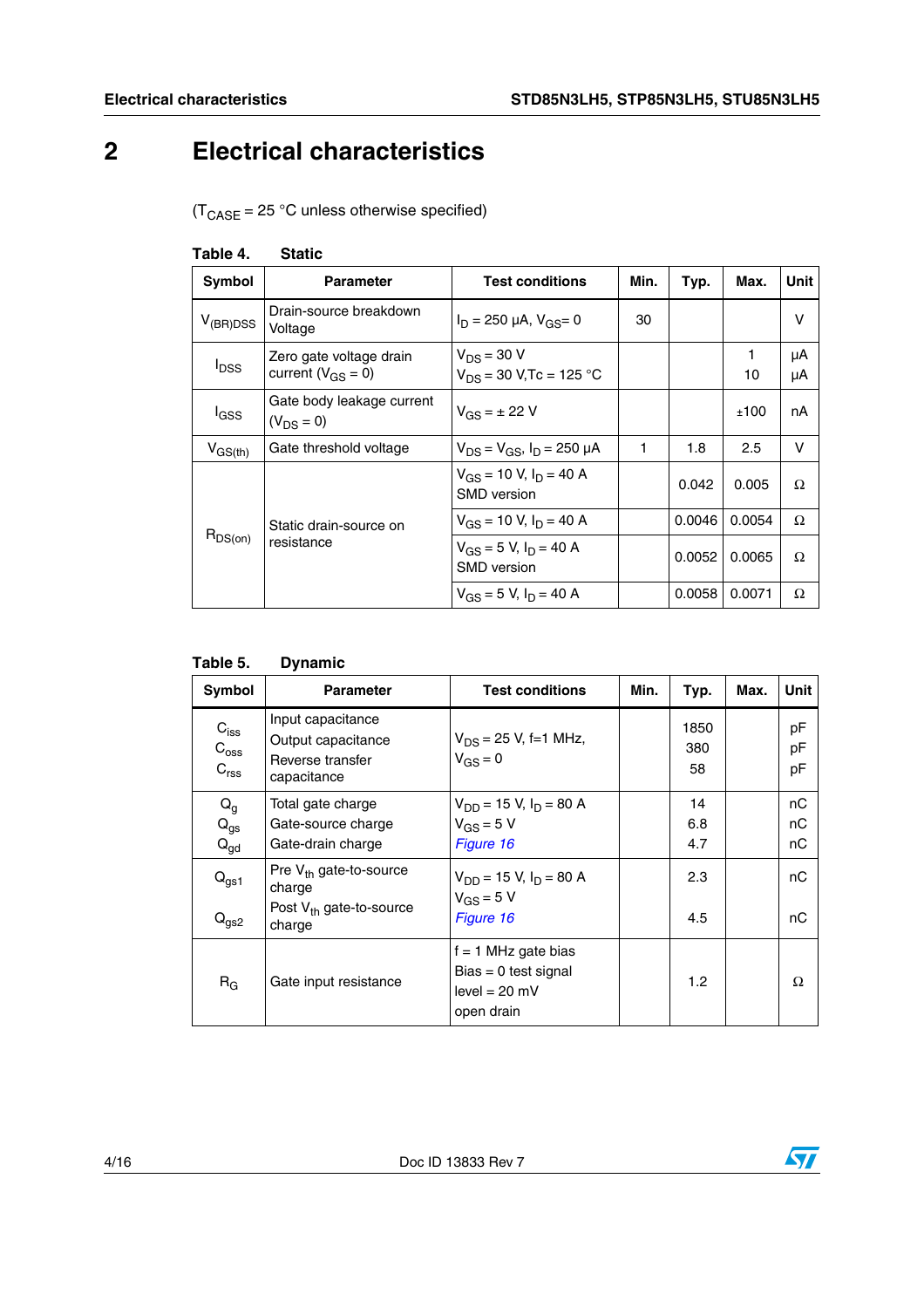| Symbol             | <b>Parameter</b>                 | <b>Test conditions</b>                                                         | Min. | Typ.         | Max. | Unit     |
|--------------------|----------------------------------|--------------------------------------------------------------------------------|------|--------------|------|----------|
| $I_{d(on)}$<br>t,  | Turn-on delay time<br>Rise time  | $V_{DD}$ = 15 V, I <sub>D</sub> = 40 A,<br>$R_G = 4.7 \Omega$ , $V_{GS} = 5 V$ |      | 6<br>14      |      | ns<br>ns |
| $I_{d(off)}$<br>t. | Turn-off delay time<br>Fall time | Figure 15                                                                      |      | 23.6<br>10.8 |      | ns<br>ns |

**Table 6. Switching on/off (inductive load)**

#### **Table 7. Source drain diode**

| Symbol                                      | <b>Parameter</b>                                                             | <b>Test conditions</b>                                                        | Min. | Typ.                | Max.      | Unit          |
|---------------------------------------------|------------------------------------------------------------------------------|-------------------------------------------------------------------------------|------|---------------------|-----------|---------------|
| <sup>I</sup> SD<br>$I_{SDM}$ <sup>(1)</sup> | Source-drain current<br>Source-drain current (pulsed)                        |                                                                               |      |                     | 80<br>320 | A<br>A        |
| $V_{SD}$ <sup>(2)</sup>                     | Forward on voltage                                                           | $I_{SD}$ = 40 A, $V_{GS}$ = 0                                                 |      |                     | 1.1       | v             |
| $t_{rr}$<br>$Q_{rr}$<br><sup>I</sup> RRM    | Reverse recovery time<br>Reverse recovery charge<br>Reverse recovery current | $I_{SD} = 80 A,$<br>$di/dt = 100$ A/ $\mu$ s,<br>$V_{DD}$ = 20 V<br>Figure 17 |      | 31.8<br>26.1<br>1.6 |           | ns<br>nC<br>Α |

1. Pulse width limited by safe operating area

2. Pulsed: pulse duration =  $300 \,\mu s$ , duty cycle  $1.5\%$ 

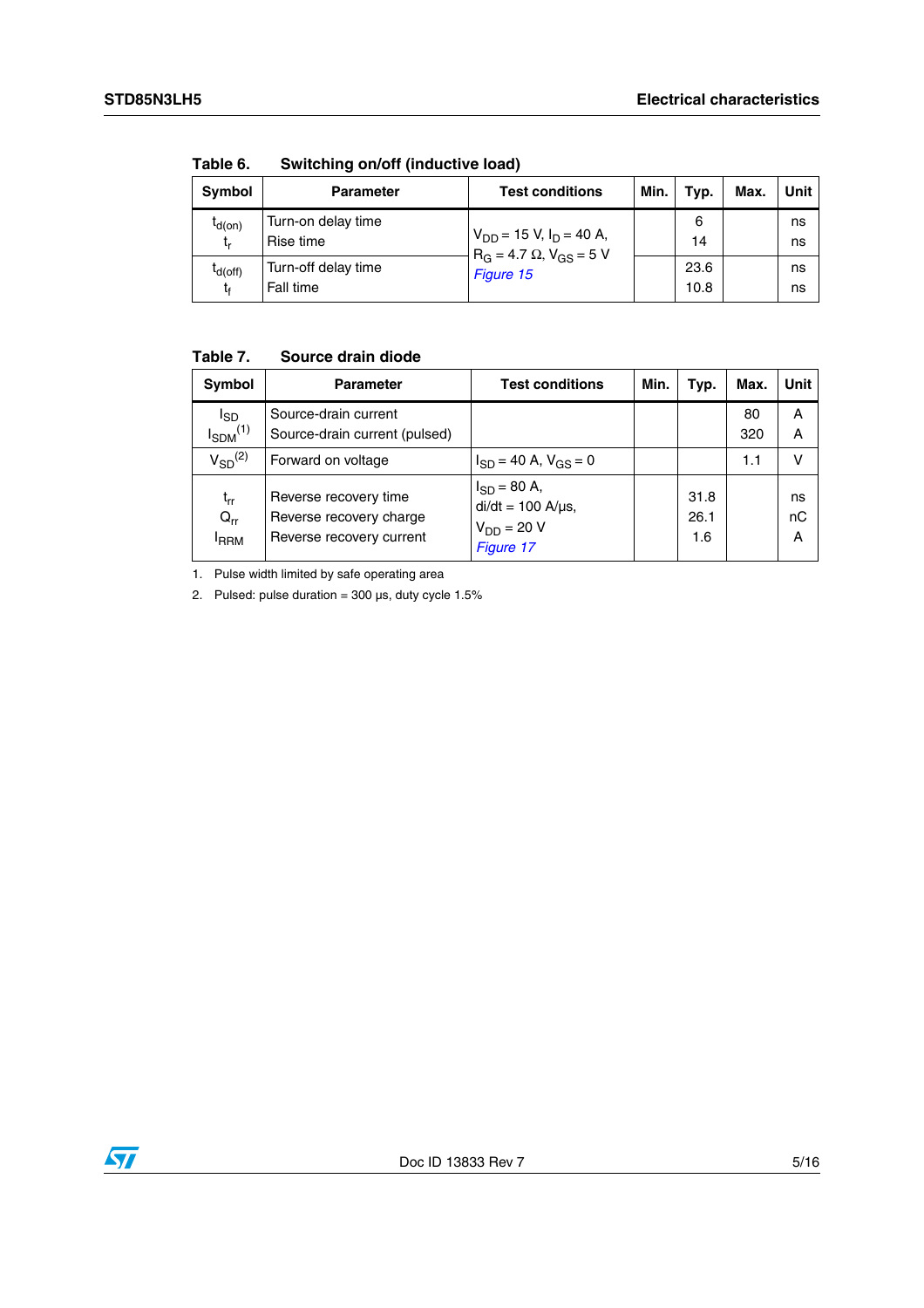### <span id="page-5-0"></span>**2.1 Electrical characteristics (curves)**

<span id="page-5-1"></span>Figure 2. Safe operating area **Figure 3.** Thermal impedance







Figure 6. Normalized B<sub>VDSS</sub> vs temperature Figure 7. Static drain-source on resistance



 $10^{-2}$   $\frac{1}{10^{-5}}$  $\frac{1}{10^{-1} \text{tp (s)}}$  $10^{-4}$  $10^{-3}$  $10^{-2}$ 

SINGLE PULSE

 $\overline{0.05}$  $\begin{bmatrix} 0.05 & 0.02 & 0.02 & 0.01 & 0.01 & 0.01 & 0.01 & 0.01 & 0.01 & 0.01 & 0.01 & 0.01 & 0.01 & 0.01 & 0.01 & 0.01 & 0.01 & 0.01 & 0.01 & 0.01 & 0.01 & 0.01 & 0.01 & 0.01 & 0.01 & 0.01 & 0.01 & 0.01 & 0.01 & 0.01 & 0.01 & 0.01 & 0.01 & 0.01 & 0.01 & 0.0$ 

 $Z_{th} = k R_{thJ-c}$  $\delta = \ensuremath{\left. \dagger_{\mathrm{p}} \right/ \tau}$ 



K

 $10^{-1}$ 

 $\delta = 0.5$ 

0.



<span id="page-5-2"></span>



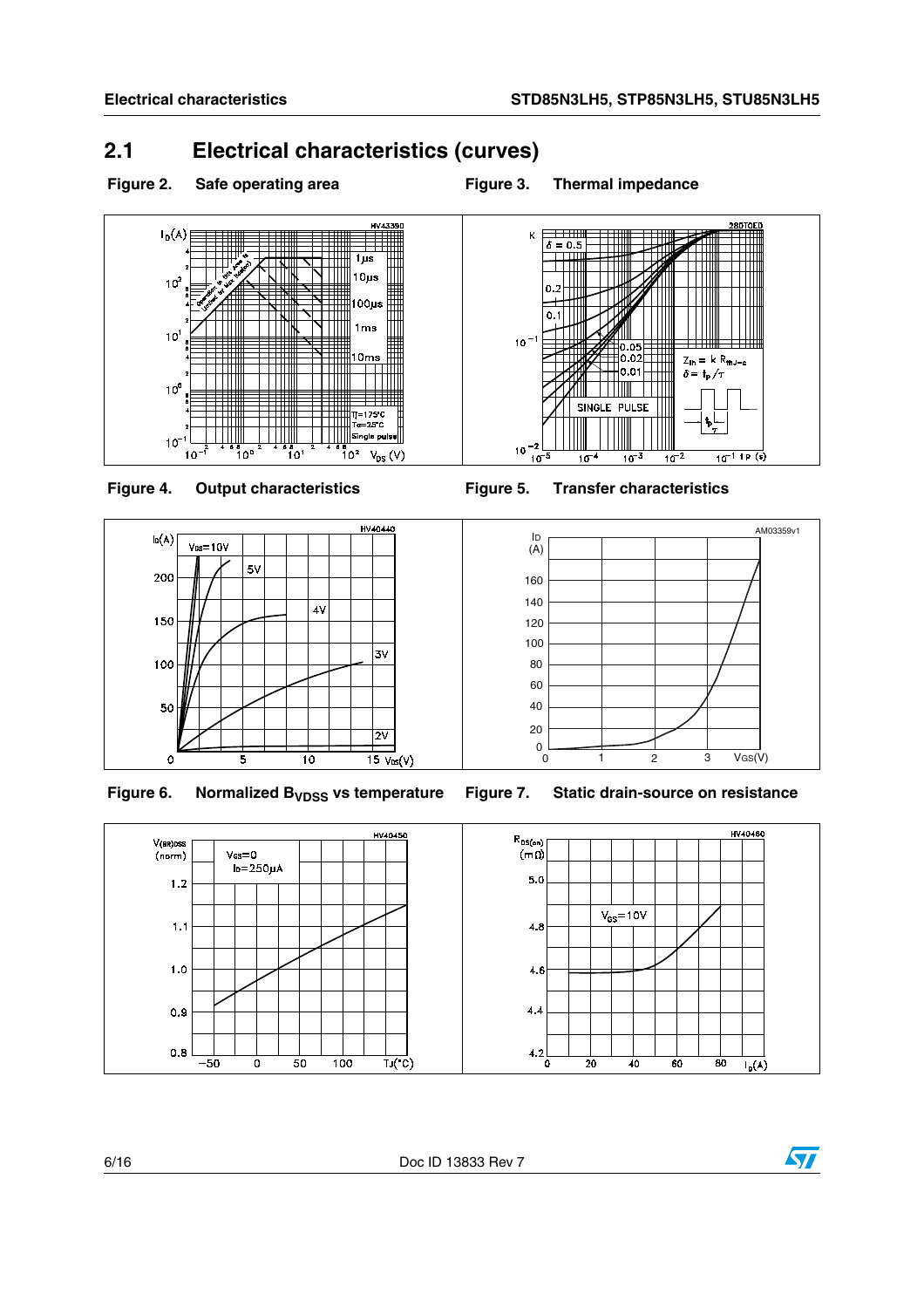#### **Figure 8. Gate charge vs gate-source voltage Figure 9. Capacitance variations**



**Figure 10. Normalized gate threshold voltage vs temperature**

**Figure 11. Normalized on resistance vs temperature**



**Figure 12. Source-drain diode forward characteristics**

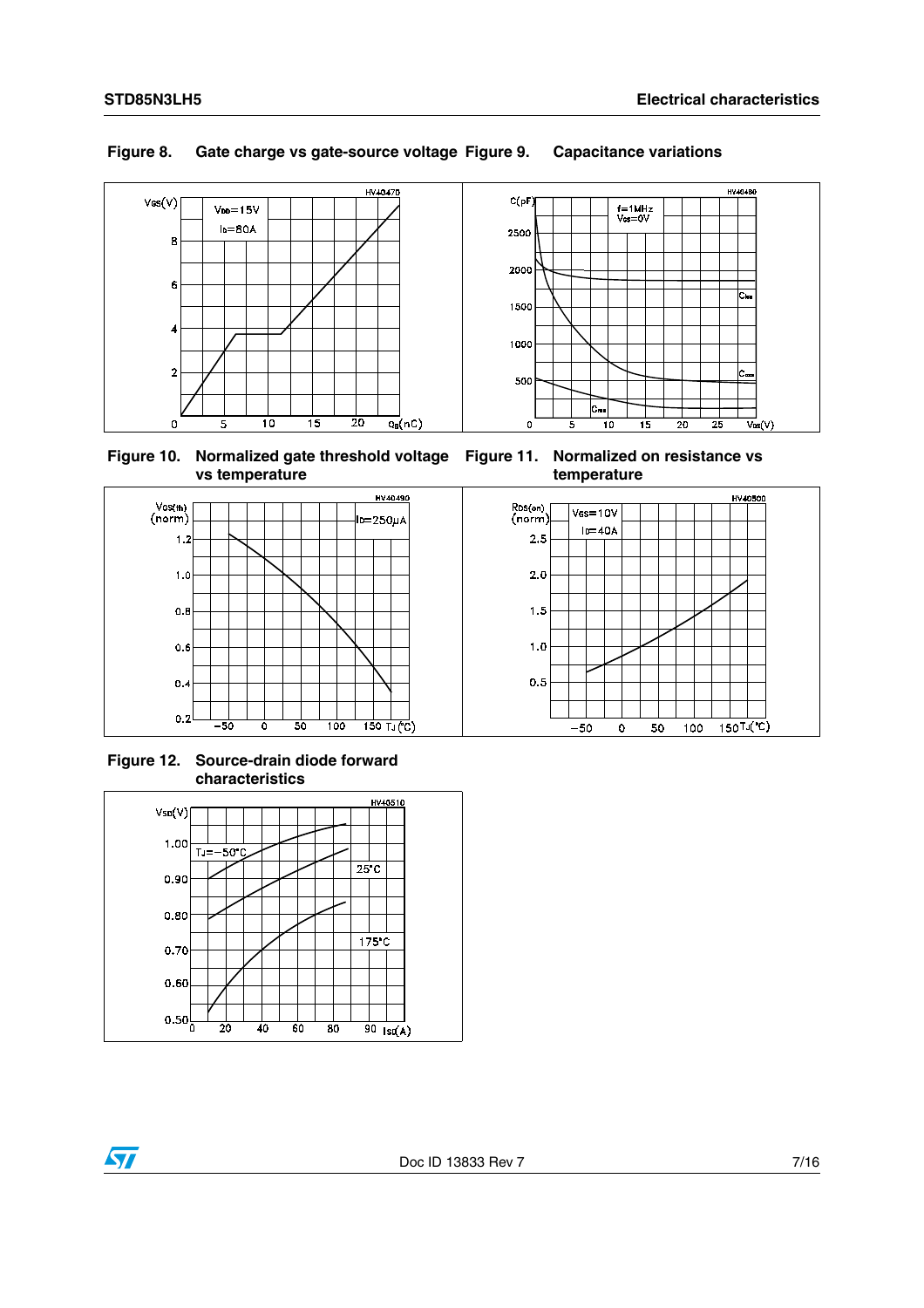## <span id="page-7-0"></span>**3 Test circuit**



**Figure 13. Switching times test circuit for** 

<span id="page-7-2"></span>**Figure 15. Test circuit for inductive load switching and diode recovery times Figure 16. Unclamped inductive load test** 



<span id="page-7-3"></span>



**Figure 14. Gate charge test circuit**

**circuit**

<span id="page-7-1"></span>





Vi

8/16 Doc ID 13833 Rev 7

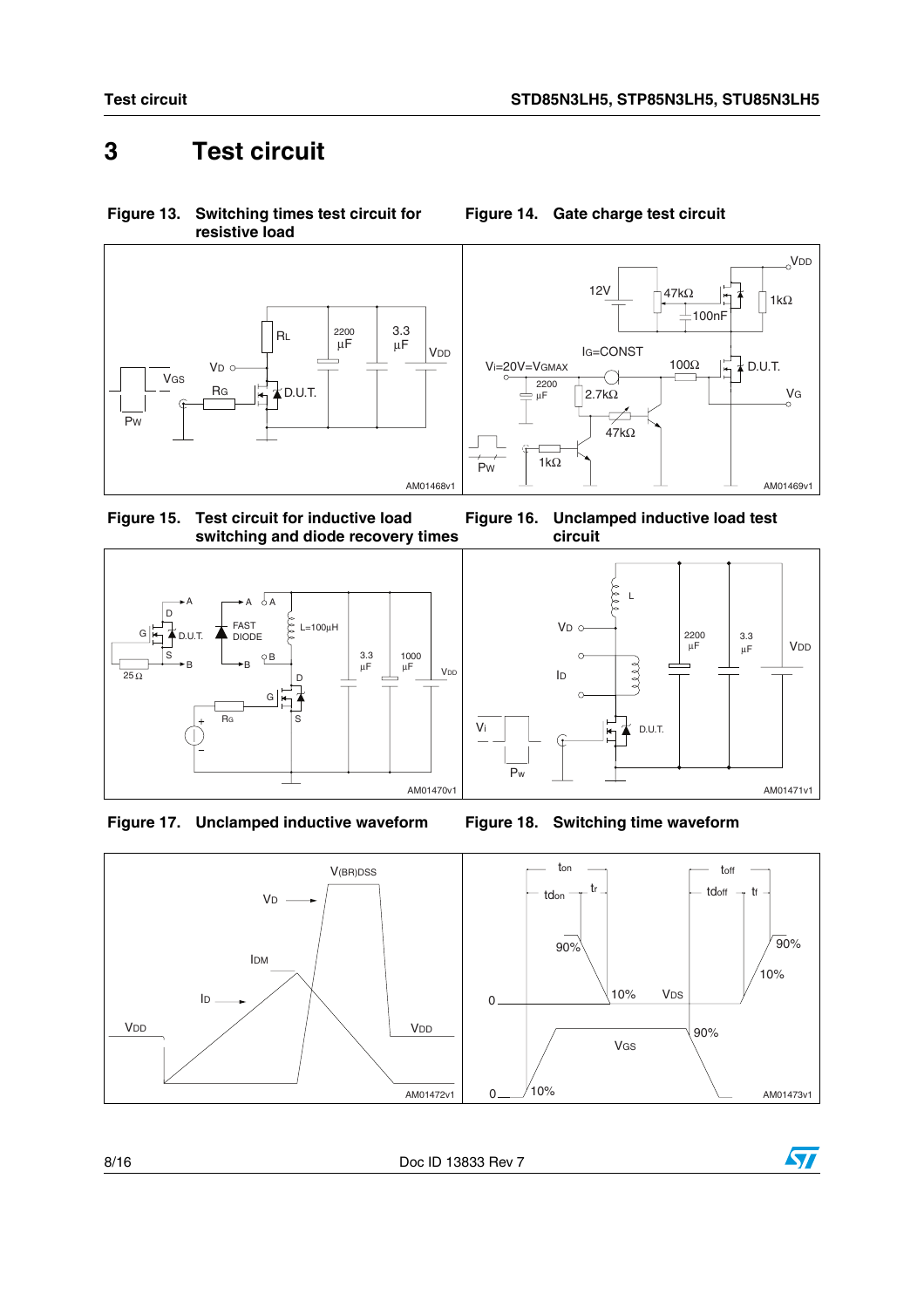#### **Figure 19. Gate charge waveform**



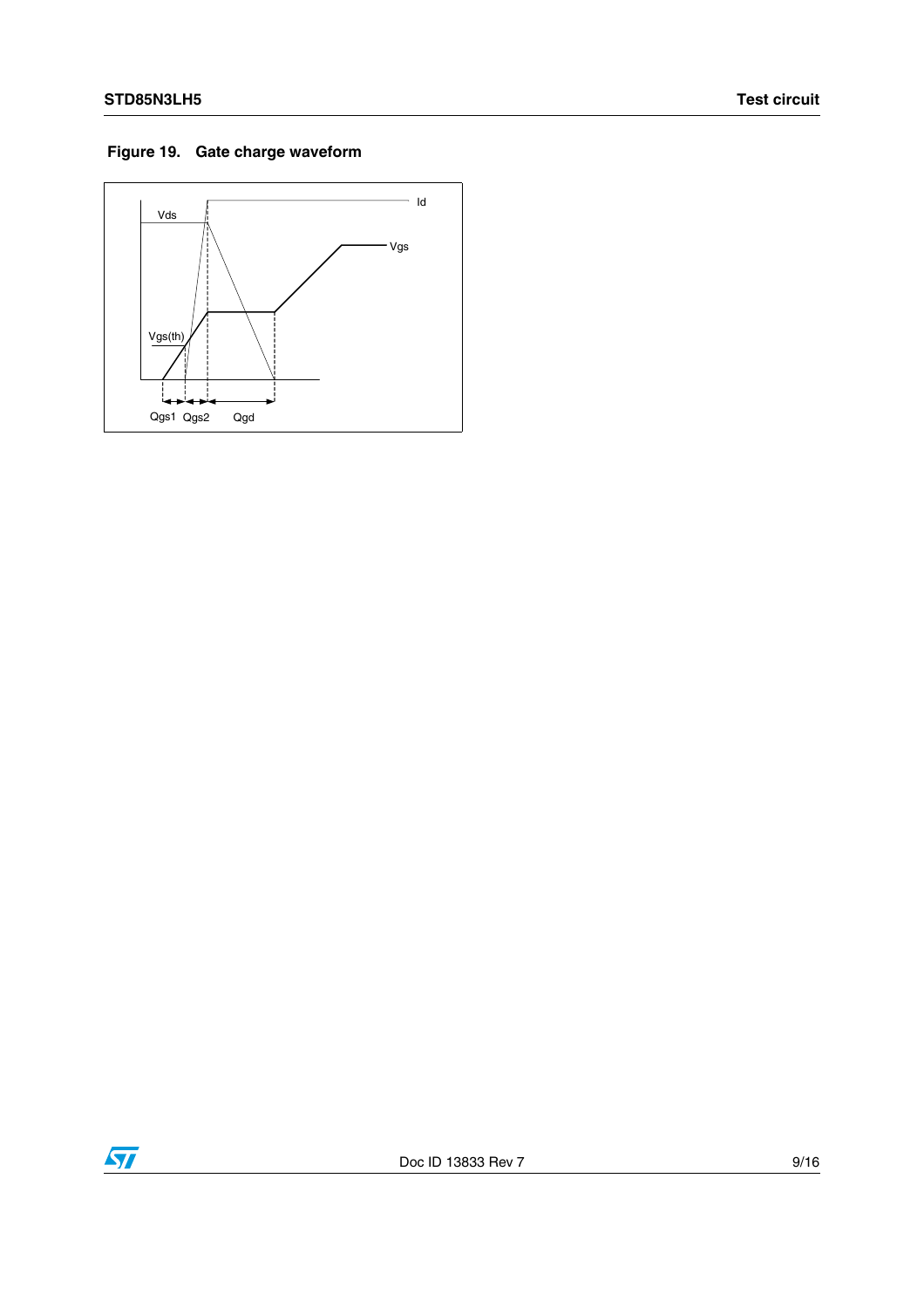## <span id="page-9-0"></span>**4 Package mechanical data**

In order to meet environmental requirements, ST offers these devices in different grades of ECOPACK® packages, depending on their level of environmental compliance. ECOPACK® specifications, grade definitions and product status are available at: www.st.com. ECOPACK is an ST trademark.

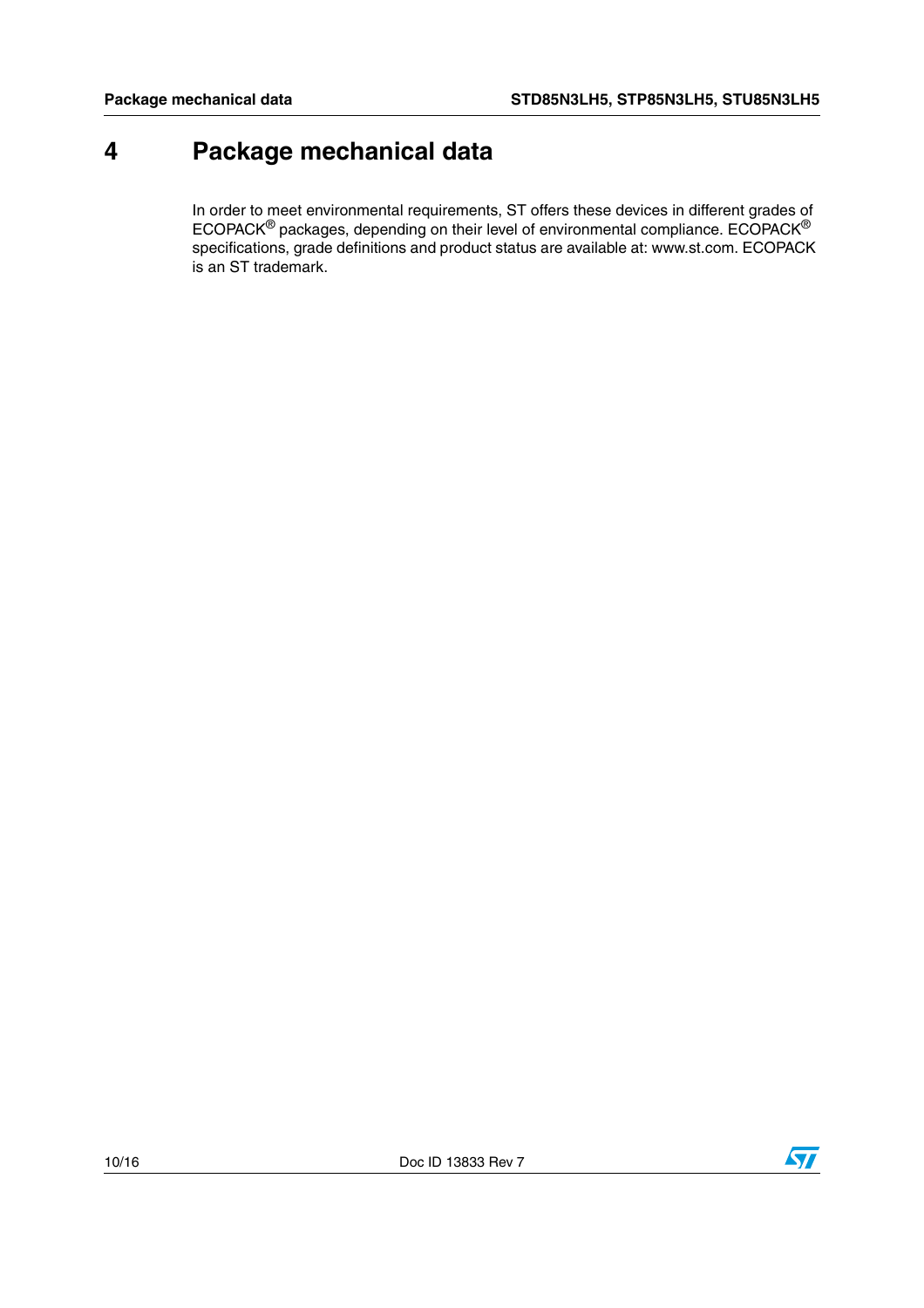| Dim             | mm    |            |       |  |
|-----------------|-------|------------|-------|--|
|                 | Min   | <b>Typ</b> | Max   |  |
| A               | 4.40  |            | 4.60  |  |
| b               | 0.61  |            | 0.88  |  |
| b1              | 1.14  |            | 1.70  |  |
| $\mathbf c$     | 0.48  |            | 0.70  |  |
| D               | 15.25 |            | 15.75 |  |
| D <sub>1</sub>  |       | 1.27       |       |  |
| E               | 10    |            | 10.40 |  |
| $\mathbf e$     | 2.40  |            | 2.70  |  |
| e <sub>1</sub>  | 4.95  |            | 5.15  |  |
| F               | 1.23  |            | 1.32  |  |
| H1              | 6.20  |            | 6.60  |  |
| J1              | 2.40  |            | 2.72  |  |
| L               | 13    |            | 14    |  |
| L1              | 3.50  |            | 3.93  |  |
| L <sub>20</sub> |       | 16.40      |       |  |
| L30             |       | 28.90      |       |  |
| ØP              | 3.75  |            | 3.85  |  |
| Q               | 2.65  |            | 2.95  |  |







Doc ID 13833 Rev 7 11/16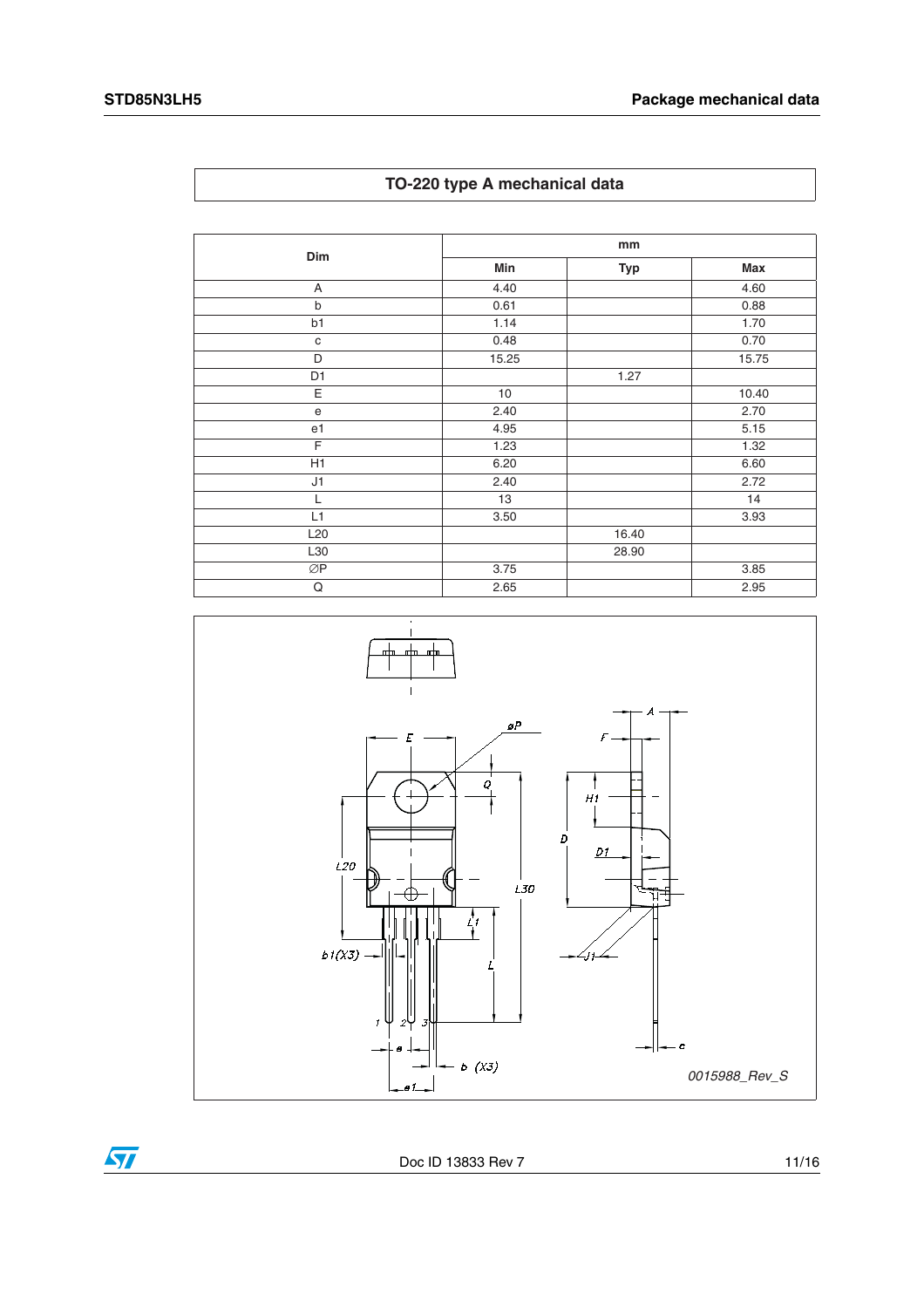| TO-251 (IPAK) mechanical data |      |                 |      |  |  |
|-------------------------------|------|-----------------|------|--|--|
| DIM.                          | mm.  |                 |      |  |  |
|                               | min. | typ             | max. |  |  |
| A                             | 2.20 |                 | 2.40 |  |  |
| A <sub>1</sub>                | 0.90 |                 | 1.10 |  |  |
| b                             | 0.64 |                 | 0.90 |  |  |
| b <sub>2</sub>                |      |                 | 0.95 |  |  |
| b4                            | 5.20 |                 | 5.40 |  |  |
| $\mathbf c$                   | 0.45 |                 | 0.60 |  |  |
| c2                            | 0.48 |                 | 0.60 |  |  |
| D                             | 6.00 |                 | 6.20 |  |  |
| Е                             | 6.40 |                 | 6.60 |  |  |
| $\mathsf{e}$                  |      | 2.28            |      |  |  |
| e1                            | 4.40 |                 | 4.60 |  |  |
| н                             |      | 16.10           |      |  |  |
| L                             | 9.00 |                 | 9.40 |  |  |
| (L1)                          | 0.80 |                 | 1.20 |  |  |
| L2                            |      | 0.80            |      |  |  |
| V <sub>1</sub>                |      | 10 <sup>o</sup> |      |  |  |



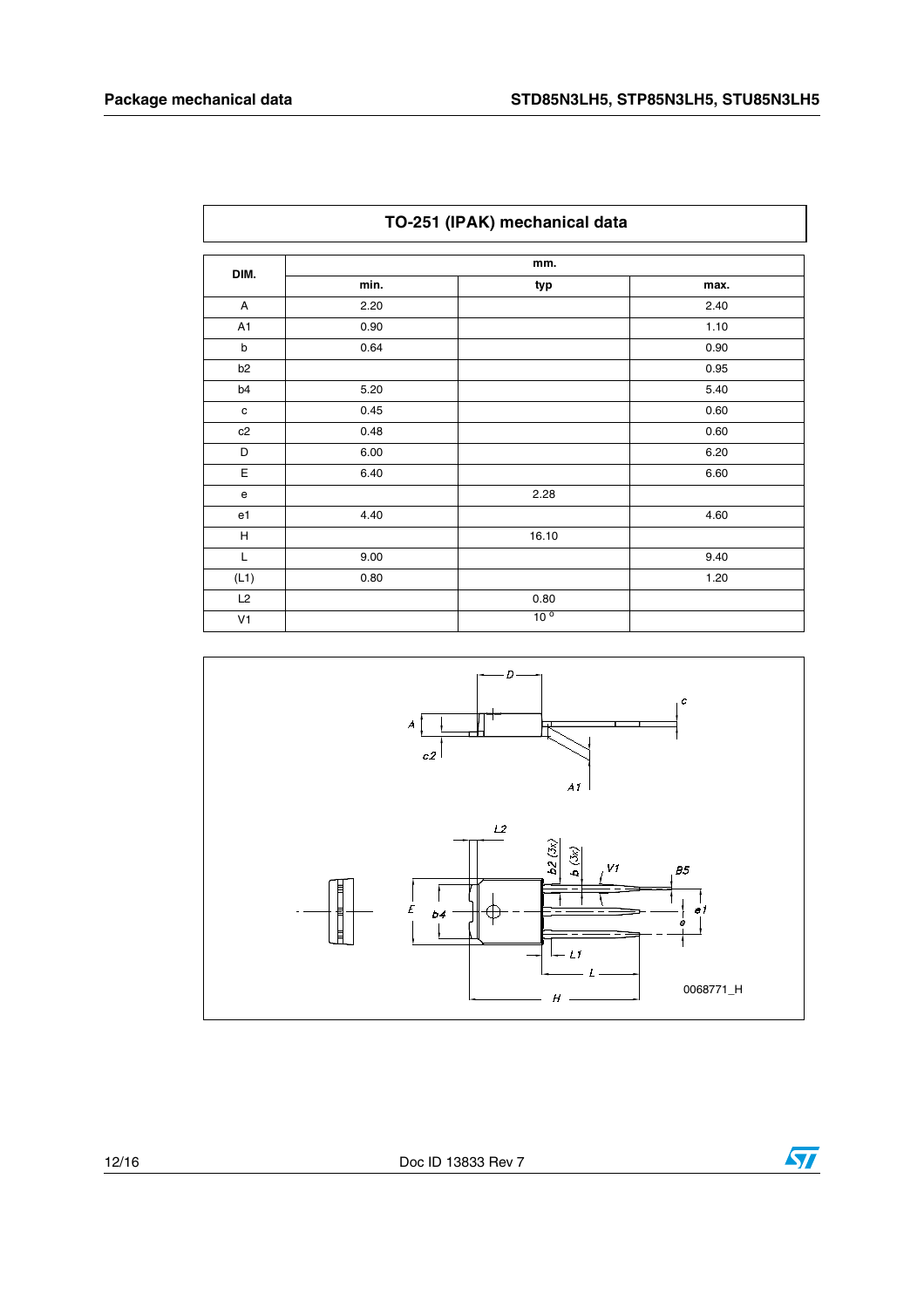| DIM.                              | mm.                    |      |             |  |
|-----------------------------------|------------------------|------|-------------|--|
|                                   | min.                   | typ  | max.        |  |
| A                                 | 2.20                   |      | 2.40        |  |
| $\overline{A1}$                   | 0.90                   |      | 1.10        |  |
| A2                                | 0.03                   |      | 0.23        |  |
| $\sf b$                           | 0.64                   |      | 0.90        |  |
| b4                                | 5.20                   |      | 5.40        |  |
| $\mathtt{C}$                      | 0.45                   |      | 0.60        |  |
| c2                                | 0.48                   |      | 0.60        |  |
| $\overline{D}$                    | 6.00                   |      | 6.20        |  |
| $\overline{D1}$                   |                        | 5.10 |             |  |
| $\mathsf E$                       | 6.40                   |      | 6.60        |  |
| E <sub>1</sub>                    |                        | 4.70 |             |  |
| $\mathbf{e}% _{t}\left( t\right)$ |                        | 2.28 |             |  |
| e <sub>1</sub>                    | 4.40                   |      | 4.60        |  |
| Н                                 | 9.35                   |      | 10.10       |  |
| L                                 | 1                      |      |             |  |
| L1                                |                        | 2.80 |             |  |
| L2                                |                        | 0.80 |             |  |
| L4                                | 0.60                   |      | 1           |  |
| $\overline{R}$                    |                        | 0.20 |             |  |
| $\overline{V}$                    | $\overline{0^{\circ}}$ |      | $8^{\circ}$ |  |





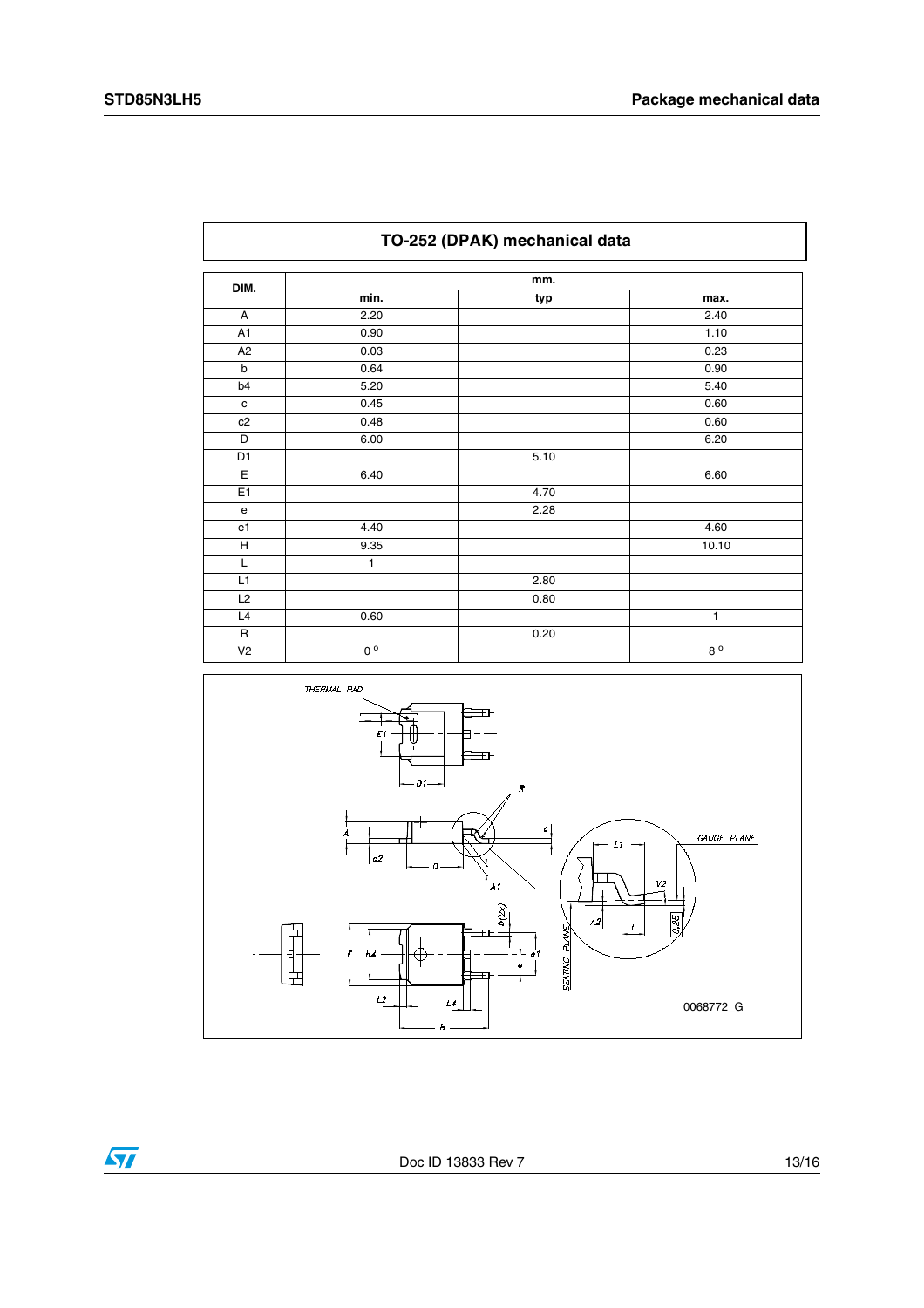## <span id="page-13-0"></span>**5 Packaging mechanical data**

#### **DPAK FOOTPRINT**



**TAPE AND REEL SHIPMENT** REEL MECHANICAL DATA 40 mm min. Access hole at slot location  $\overline{R}$  ${\bf C}$ Ÿ  $\overline{A}$ D N.  $\overline{\bullet}$ Tape slot Full radius G measured<br>at hub  $\frac{1}{2}$  in core for<br>tape start  $2.5$ mm min. width TAPE MECHANICAL DATA **DIM.**  $\begin{array}{|c|c|c|c|}\n\hline\n\text{min.} & \text{min.} & \text{inch.} \\
\hline\n\text{MIN.} & \text{MAX.} & \text{MIN.} & \text{MAX.}\n\hline\n\end{array}$ **MIN. MAX. MIN. MAX.**  $P<sub>2</sub>$  $K_0$ A0 6.8 7 0.267 0.275 D B0 10.4 10.6 0.409 0.417 TOP



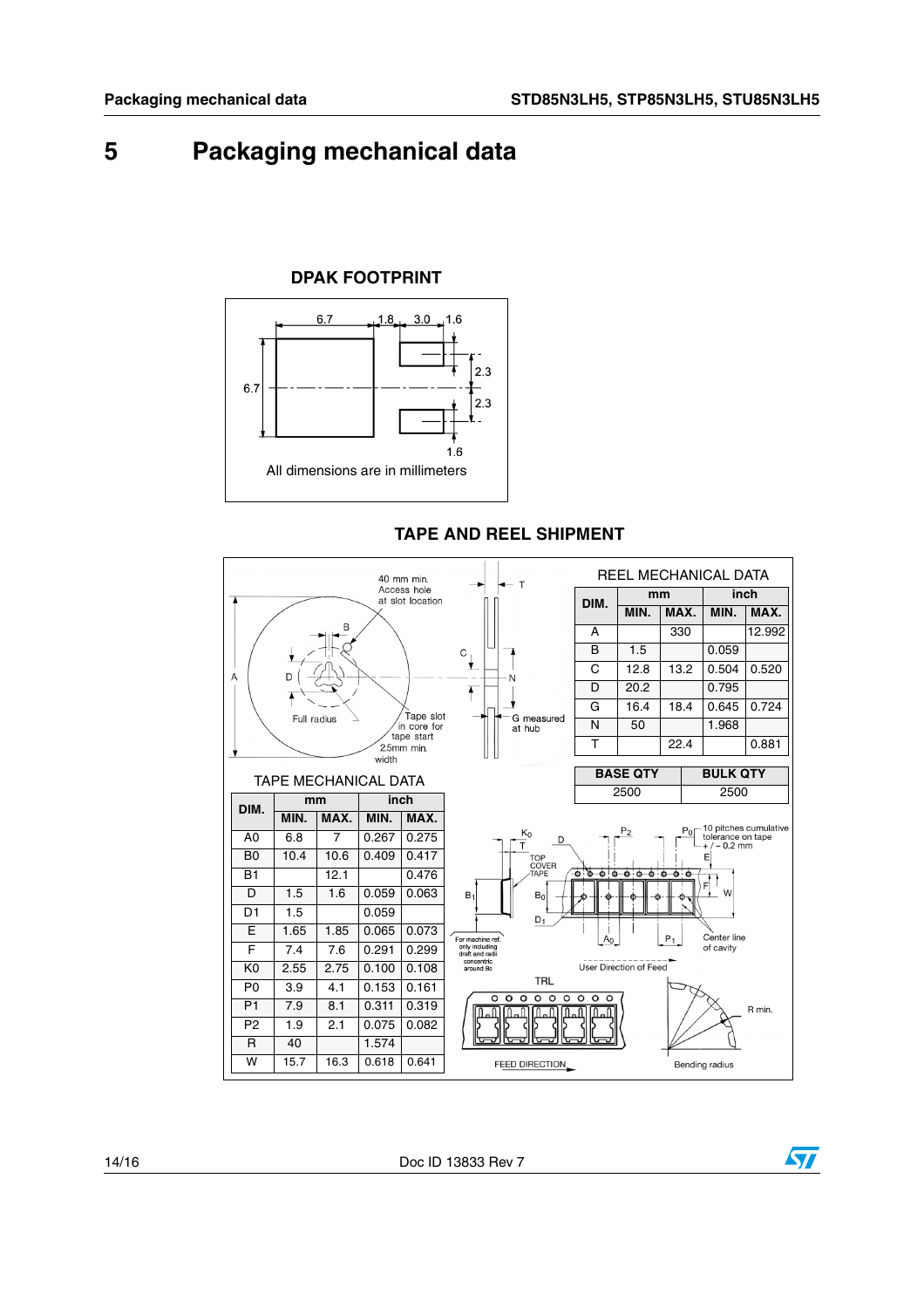# <span id="page-14-0"></span>**6 Revision history**

| Table 8. | <b>Document revision history</b> |
|----------|----------------------------------|
|----------|----------------------------------|

| <b>Date</b> | <b>Revision</b> | Changes                                                                                                                                                                                                         |
|-------------|-----------------|-----------------------------------------------------------------------------------------------------------------------------------------------------------------------------------------------------------------|
| 19-Oct-2007 |                 | First release                                                                                                                                                                                                   |
| 20-Feb-2008 | 2               | Minor text changes to improve readability                                                                                                                                                                       |
| 21-Jul-2008 | 3               | - Added new package, mechanical data: TO-220<br>- Figure 2: Safe operating area has been corrected<br>- Figure 7: Static drain-source on resistance updated<br>- New value on Table 2: Absolute maximum ratings |
| 20-Aug-2008 | 4               | Added max value on $V_{GS(th)}$ (Table 4)                                                                                                                                                                       |
| 25-Sep-2008 | 5               | V <sub>GS</sub> values has been changed on Table 2 and Table 4                                                                                                                                                  |
| 22-Jan-2009 | 6               | Corrected value on Table 3: Thermal resistance                                                                                                                                                                  |
| 01-Jul-2010 | 7               | $V_{DS}$ values has been changed on Table 4                                                                                                                                                                     |